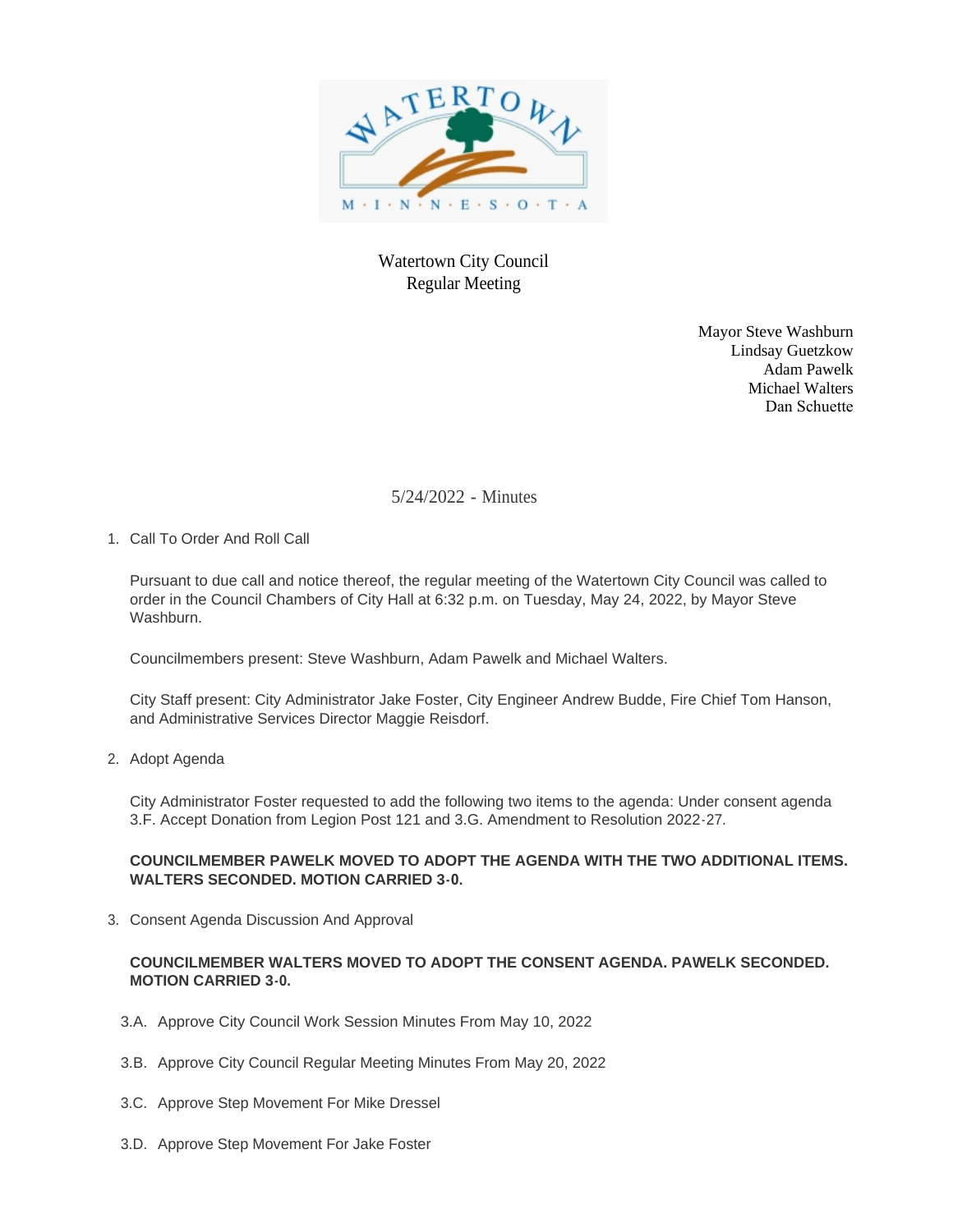- 3.E. Approve Step Movement For Christine Dammann
- 3.F. Accept Donation From Legion Post 121
- 3.G. Amendment To Resolution 2022-27
- 4. Open Forum
- 5. New/Old Business
	- 5.A. Adopt Resolution #2022-36 Authorizing The Purchase Of Sutphen SLR108 Ladder Truck

Fire Chief Hanson introduced this item to the City Council. He started by stating that at the February 22<sup>nd</sup>, 2022 City Council meeting, the City Council authorized staff to solicit pricing for the replacement of the Fire Department's current 1997 American LaFrance 65' Telesquirt Ladder Truck. Hanson provided details on obtaining quotes and pricing. Hanson explained that since February, staff has reviewed plans and specification documentation from the manufacturer and that several changes were proposed as a way to reduce the net effect of pricing increases on the apparatus. Items removed include the raised rear roof and the extended crew cab.

Hanson presented the cost proposal with the City Council. He stated that the proposal, dated May 17<sup>th</sup>, 2022, was for a Sutphen SLR108 which is a 108' Tandem Axle Rear Mount Ladder Truck with a Pump. The cost proposal provided a proposed purchase amount of \$1,372,124.99. Hanson explained that the pricing proposal would be good until June  $5<sup>th</sup>$ , 2022 and after that date, the cost would increase approximately 4%.

Hanson explained that the building time for the apparatus changed from an estimated 14 months to 21 – 23 months.

Hanson reviewed financial information and prepayment amounts and the eligible reductions for different prepayment percentages.

Hanson discussed price increases, fund balances and other methods available to purchase the apparatus.

Pewalk expressed concern over the two-year build time and stated that the Fire Department will have to make sure that the current apparatus stays in good working condition through maintenance over the next couple of years.

Walters thanked the Fire Chief for his hard work and the Fire Department's hard work on the ladder truck replacement item. He also expressed concern over the two-year wait time. He added that he would like to see more financial numbers brought back to the City Council for additional discussion on financial timelines.

There was agreement to bring more financial information and data back to the City Council at a later date to determine whether a prepayment option or other financing options make sense.

# **WALTERS MOVED TO APPROVE RESOLUTION #2022-36 AUTHORIZING THE PURCHASE OF SUTPHEN SLR108 LADDER TRUCK. PAWELK SECONDED. MOTION CARRIED 3-0.**

5.B. Adopt Resolution #2022-37, Authorizing The Preparation Of Final Plans & Specifications For Water Tower #2

City Engineer, Andrew Budde, introduced this item to the City Council. Budde explained that the City of Watertown needs to add a second water tower to meet future storage capacity needs related to city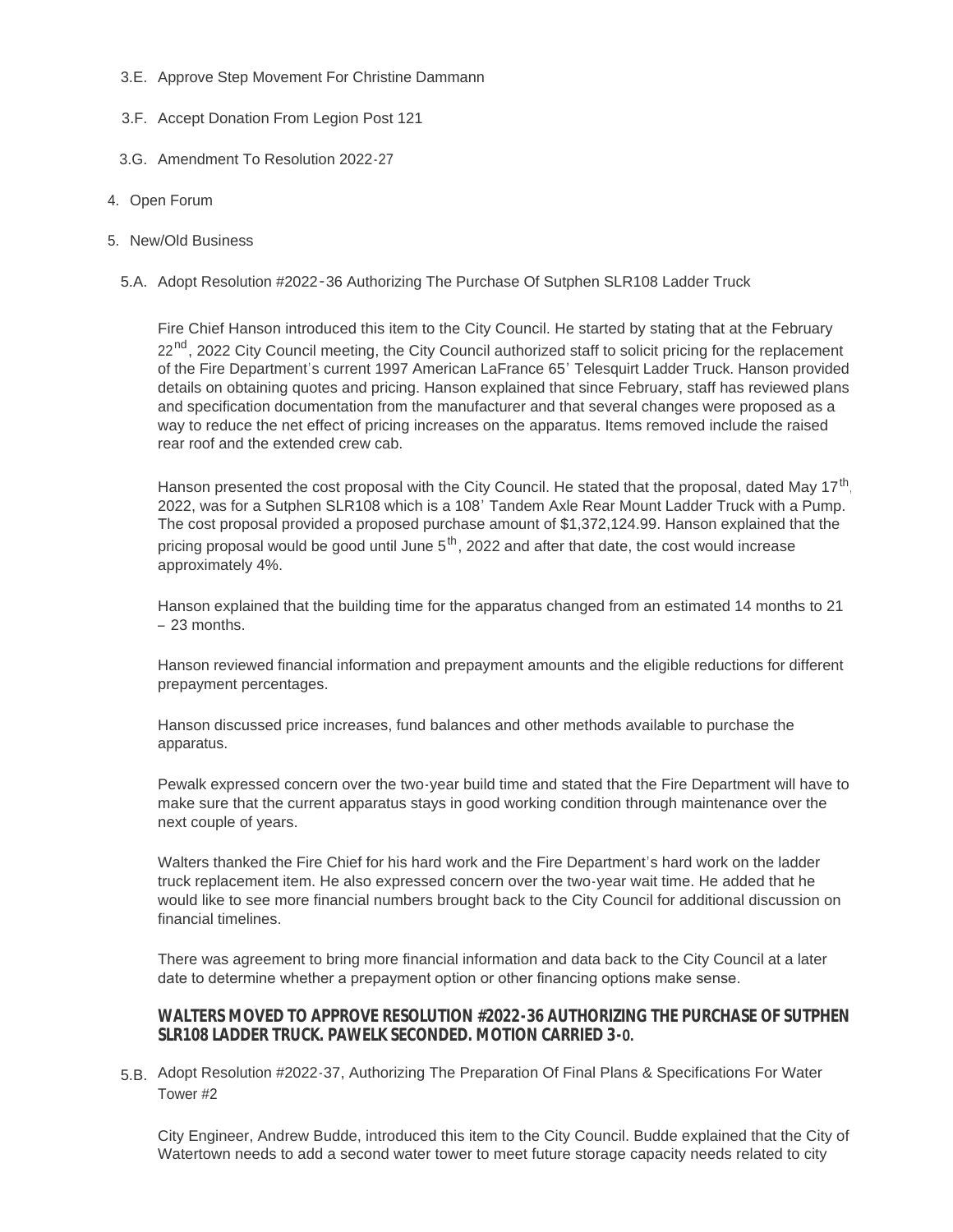growth. He explained that the city needs additional water storage to meet consumption demands.

Budde said that the second water tower construction is scheduled for 2023 on the Capital Improvement Plan and that two years is generally needed for planning, design and construction.

Budde reviewed some history into this proposed project beginning back in July of 2021 when a variety of sites within the community were identified for the location of the tower. Budde stated the desirable criteria for the location of the new water tower including that it would be at an elevation that allowed the city to maintain the system in one pressure zone, being on the east side of the river, being located near larger existing watermains to ensure adequate distribution and ideally on city property.

Budde said that work sessions were done with the City Council to narrow the potential sites to three preferred locations. He said that an open house was held on January 20, 2022 and information provide online regarding site preferences between the three locations.

Budde said that some discussions had started with the property owners adjacent to Site A. He explained that Site A would include obtaining property from 2-3 properties to have sufficient land for construction space.

Even though preliminary in the process, property owners did express some concerns.

Major concerns for Site A were:

- Street connection to Newton Ave for future development to the east and to access the water tower.
- Future trunk gravity sanitary sewer needed in that area.
- Potential electrical transmission line relocation

Budde explained that even through there would be variable to work through to make Site A work, staff believed that Site A provides a great opportunity for the city to plan for future infrastructure needs and encourages and supports the development of infill and future growth areas.

Budde said that at previous work sessions, the City Council indicated pursuing the most economical options for the actual tower construction. He explained that due to current economic conditions that steel is high in cost and that the most economical construction material would be composite.

Budde reviewed financial information for Site A. He explained that it is estimated to around \$4.57 million which includes the acquisition of property, contract agreement costs and construction costs. He said that the city's capital improvement plan has the project listed at \$4 million. He said that project would likely be financed through bond proceeds or the Watermain Revolving Loan Fun through the Public Facilities Authority.

Budde stated that staff recommended to the City Council approving the preparation of plans and specifications for water tower #2 at Site A near Newton Avenue and CSAH 20.

Pawelk asked what the timeline would be for the engineer to put the design documentation together.

Budde answered that that the plans and specification documents take about three months to draft and added that easement contracts and putting other items in place would take more time.

Pawelk asked when the tentative bidding process would happen

Budde responded that the bidding process would likely happen in late fall/early winter to allow 4-5 months for materials to be ordered for a scheduled project start in May, 2023. Budde projected the project to have a year and a half build time.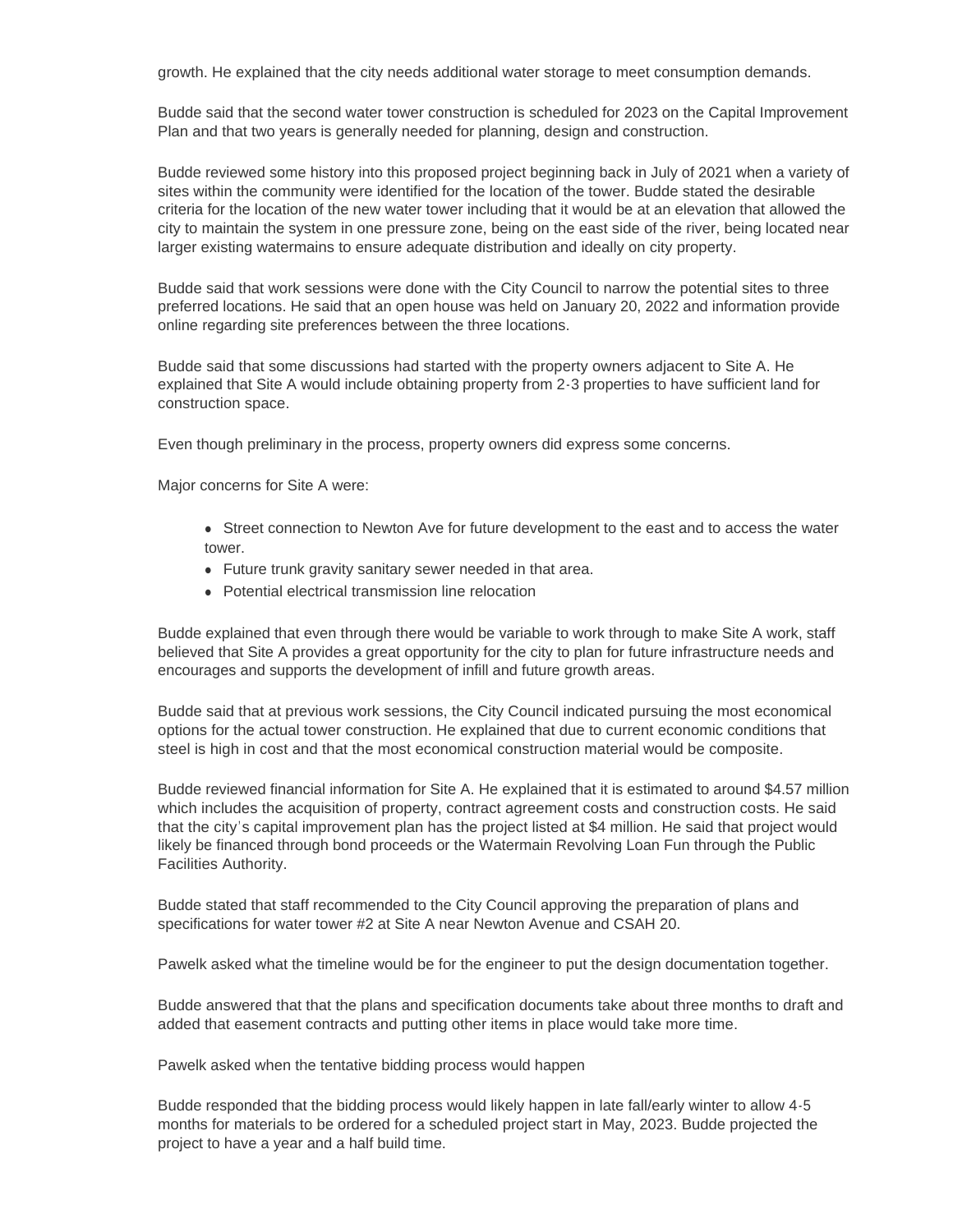Walters said that he preferred site C over site A because there was a significant impact and more barriers to work through with site A. He questioned why staff time had been spent on site A when the City Council hadn't confirmed that site A would be the chosen site. Walters explained that the city owns site C which and there would be less property impact. He stated that because of these reasons, site C seemed more economical. Walters explained that the City Council needs to narrow down and decided a location first because more work is done on specific site planning.

Budde explained that staff explored site A more in depth because of the future opportunities it provided for development in the future. Budde agreed that site C would provide a simpler solution, however site A would plan ahead for future development. He also stated that the developers who are developing land next to site C are not in favor of a water tower in that location.

Walters pointed out that there are only three councilmembers present at the meeting and suggested that this topic be brought back at a later date with all councilmembers present.

Washburn suggested waiting through the summer to monitor the impact of the recent changes to the watering ordinance. He explained that the project will be needed eventually, however questioned if it is needed right now. He also agreed that additional discussion should take place when a full council is present.

Walters asked staff to provide more data on site C at the future meeting. He stated that without the data, he is not comfortable moving forward with site A.

Washburn asked more cost data on sanitary sewer costs that would be associated with site A.

Pawelk explained that it made sense that staff did a "temp check" on site A to determine the feasibility of this site being an option. He stated that the provided information on the resident feedback was good information. He explained that additional community growth and development is going to happen and therefore the city needs to plan ahead. He also agreed that a full council should be present at a future meeting to continue the discussion.

# **THIS ITEM WAS TABLED.**

#### 5.C. CSAH 10 And CSAH 24 Safety Improvements

Budde introduced this item to the City Council for discussion. He explained that at the May 10, 2022 City Council work session, the City Council and school board members discussed improvements at a crossing on CSAH 10 that could increase pedestrian safety.

Budde explained that Carver County will be doing a pavement rehabilitation project and shoulder widening project on CSAH 10 in 2022. When the project was announced, the Watertown-Mayer School Board took the opportunity to discuss making improvements at the crosswalk currently located at CSAH 10 and Bickford Street.

Budde stated that the school pursued specific changes and that Carver County responded by stating that any improvements would need to be covered by the City and/or School. He provided an estimated project cost of \$14,000 and \$18,000 for the recommended/designed "bump out" pedestrian improvements.

Budde explained that part of the approval process would be entering into a joint powers agreement between the city and county, and another agreement between the city and school district.

Budde asked the City Council for formal direction on how to move forward.

Walters explained that the school felt that this improvement was important for safety reasons and that he was in favor of the city paying half of the cost. He reviewed the city's commitment to safety and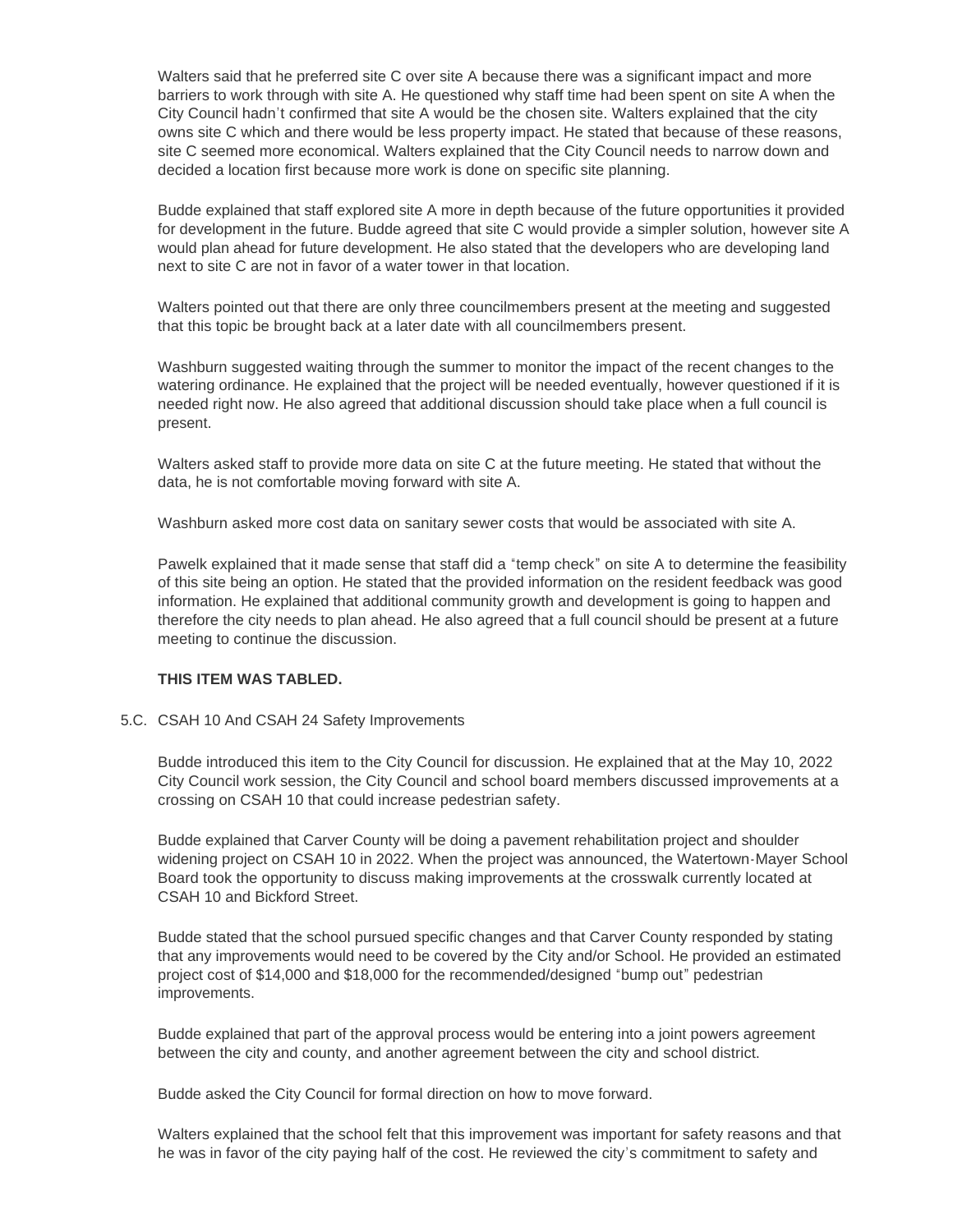connectivity.

Washburn expressed some concern about the overall benefit with the minor changes being proposed.

Budde explained that the road crossing section, with the bumpouts, would shorten the walking length across the highway.

Walters stated that he understood Washburn's concerns, however was willing to work with the school to address their concerns.

Pawelk explained that studies show that bumpouts create more visibility and a sense that drivers need to slow down as the road narrows. He highlighted that the crosswalk would be changed to be straight instead of diagonal creating better site lines.

Washburn agreed.

### **WALTERS MOVED TO AUTHORIZE STAFF TO MOVE FORWARD WITH COORDINATING THE CROSSWALK IMPROVEMENTS ON THE CSAH 10 CROSSWALK WITH THE COUNTY AND THE TWO ASSOCIATED AGREEMENTS. PAWELK SECONDED. MOTION PASSED 3-0.**

Budde informed that the County is completing roadway and shoulder widening improvements along CSAH 24 by Paul Ave. He explained that Paul Ave. currently has a relatively steep incline as it approaches CSAH 24 and has been something that the city has wanted to address and improve over the years.

Budde stated that the County is only required, when they make improvements, to match existing conditions that were previously in place. He said that since the city is interested in improving this area by flattening out the road, the city would need to contribute to a portion of the cost. Budde stated that through a preliminary discussion with the County that the cost split would be a 50/50 split of an estimated \$20,000.

Budde said that the process would include entering into a JPA Agreement.

Pawelk asked staff to coordinate and work with the property owner located off of Paul Ave. to make sure the process goes smoothly.

Walters supported the project stating that the site lines are currently bad and it can be a tough incline to navigate during the winter months.

Washburn supported the project as well and agreed that coordination with the property owner off of Paul Ave. was important to make sure there would be no negative impacts to them.

# **WALTERS MOVED TO AUTHORIZE STAFF TO MOVE AHEAD WITH THE JPA AGREEMENT AND COST SHARE FOR THE IMPROVEMENTS TO BE MADE AT CSAH 24 AND PAUL AVE. PAWELK SECONDED. MOTION PASSED 3-0.**

#### 5.D. CSAH 10 Resurfacing And Striping Plan

Budde introduced this item to the City Council. He presented that Carver County will be completing a mill and overlay project along Highway 10 (Territorial Street) between Trunk Highway 25 and CSAH 27 (Lewis Ave N). He explained that as part of the project, the county is intending to stripe a painted median between Franklin Ave SW and Westminster Ave SW. Budde said that the goal of the striping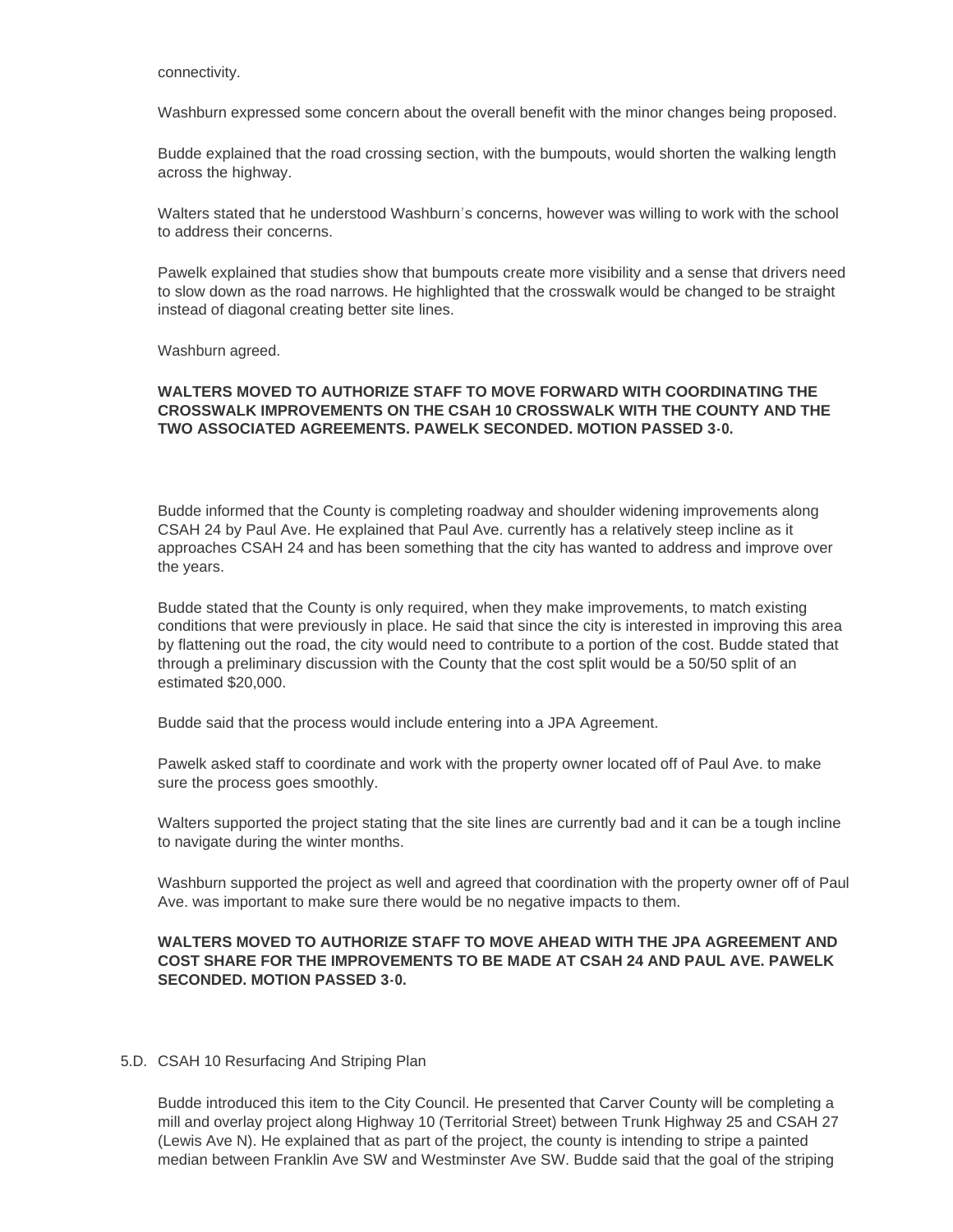would be to restrict the lane width as a way to slow traffic down at the pedestrian crossing near Westminster Ave SW.

Budde continued that the striping is meant to also provide space for pedestrians between the two directions of oncoming traffic. He said that the County is the road authority for this section of roadway, but that the city enforces and administers the parking ordinances on the street.

Budde stated that Carver County is asking the city to approve a no parking resolution on both sides of CSAH 10/Territorial Street between Franklin Ave SW and Westminster Ave SW to support the new striping.

Walters asked why the city would support the new striping.

Washburn stated that the county should have been at this meeting to explain this project in more detail. He expressed concern about whether paint would be able to improve safety. He was not in support of the change.

Walters suggested that a button crosswalk with lights would be more effective. Walters asked what would happen if the City Council did not approve the recommended parking change.

Budde stated that the County would likely stripe the road as it currently is. He added that the County wouldn't put the crosswalk markings back in at Westminster either.

#### **The Council did not vote on this item.**

6. Other Reports

Foster informed that the city would be hosting an Economic Development Day at City Hall on June 16, 2022.

Foster stated that the Planning Commission would be meeting on May 26, 2022.

Pawelk informed that there were no updates for the Park Board.

Walters had no reports.

Washburn reported that a local, Dr. Scott Jensen, was running for Governor for the State of Minnesota.

Washburn informed that Watertown-Mayer High School had their graduation ceremony scheduled for May 27, 2022.

- Claims 7.
	- 7.A. Approve Claims Roster

**PAWELK MOVED TO APPROVE THE MAY 24, 2022 CLAIMS PACKET, WALTERS SECONDED. MOTION PASSED 3-0.**

8. Adjournment

**PAWELK MOVED TO ADJOURN THE MEETING AT 8:09 PM, WALTERS SECONDED. MOTION PASSED 3-0.**